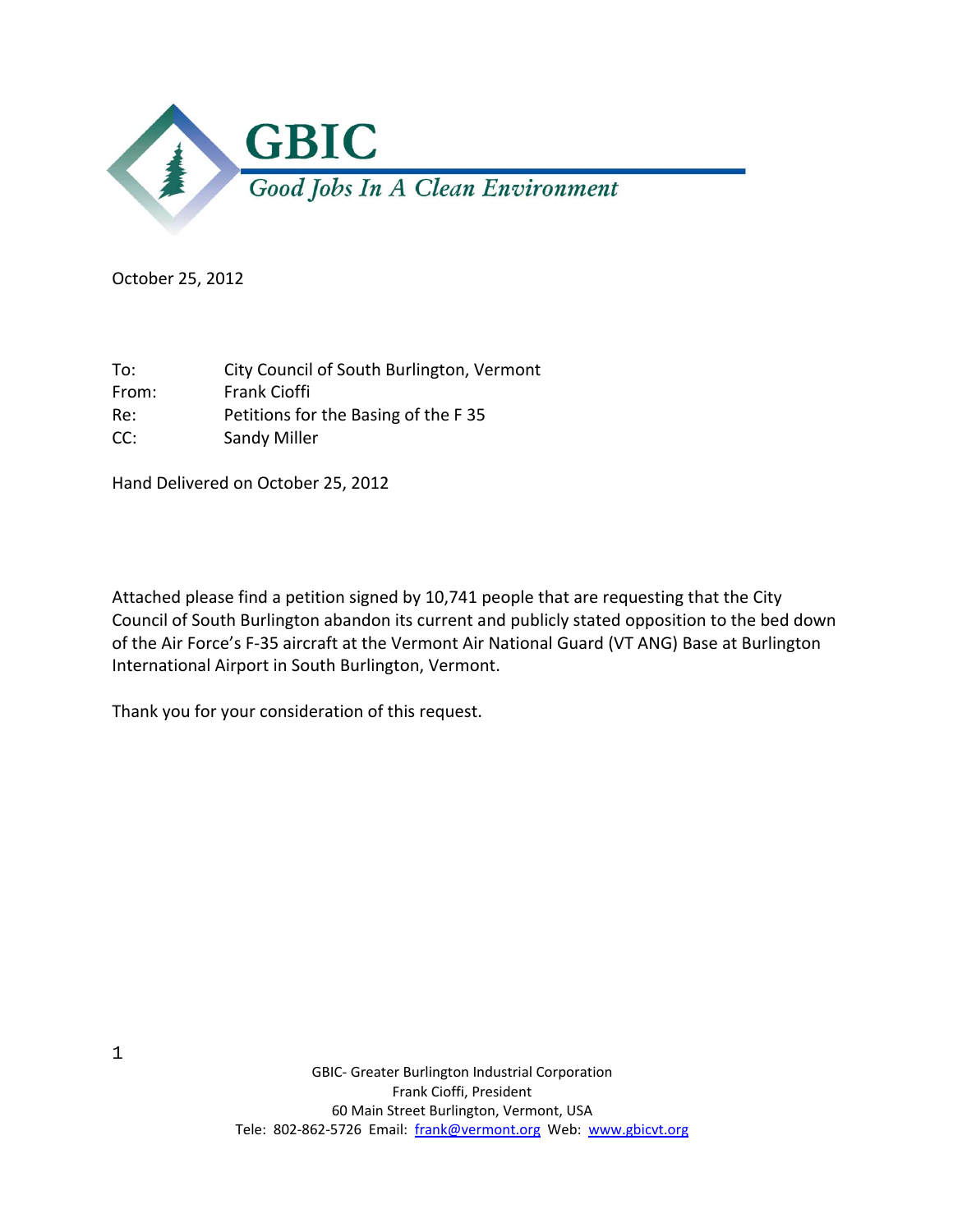## The exact wording of the petition is as follows:

Dear Members of the South Burlington City Council,

The undersigned hereby respectfully request that the Council abandon its current and publicly stated opposition to the bed down of the Air Force's F‐35 aircraft at the Vermont Air National Guard (VT ANG) Base at Burlington International Airport in South Burlington, Vermont. Based upon the Air Force's published DEIS and the facts contained therein we believe that the economic benefits and national security concerns far outweigh any real or perceived negatives that may accompany the upgrade of the existing F‐16 fleet to the new and much improved F‐ 35 aircraft.

For reasons stated below we, the undersigned, request that the South Burlington City Council reverse its decision and publicly issue a statement in support of the F‐35 bed down at the Vermont Air National Guard base at Burlington International Airport.

## **WHY THE SO. BURLINGTON COUNCIL'S POSITION IS WRONG**

We feel that while the environmental impacts should certainly be taken in to account we do not believe that the findings of the report in any way constitute a significant and overly burdensome change from the current situation which has been in place for decades, employs many of our neighbors and fellow South Burlington residents and contributes a substantial amount of economic activity each year to our community, Chittenden county and the entire State of Vermont.

More specifically we have based our opinions upon the actual findings of the DEIS, which in many cases the opposition has distorted to enlist more support for their cause. The actual facts from the DEIS include the following:

- 1. **Noise**: The 65 Decibel Noise Line threshold actually decreases area coverage in South Burlington from its current levels which is clearly depicted on the DEIS noise map. In fact, six of the seven measured areas in South Burlington either decrease in noise disruption or stay the same. BR 4‐27
- 2. **Protection of children:** The noise level at Chamberlain School actually reduces from the 3db they currently experience with the existing F‐16s. BR4‐27
- 3. **Operations:** Operations at the airport will decrease by 803 sorties (24 jet scenario) or 2613 sorties (18 jets), respectively depending upon the level of aircraft stationed there. BR4‐5
- 4. Air Pollution: The replacement of the F-16s by the new F-35s will actually reduce air pollution by over 3000 metric tons per year. BR4‐41

Furthermore, these are direct quotes from the DEIS:

**Impact on air pollution**: "Neither ANG Scenario 1 nor 2 would introduce emissions that would deteriorate regional air quality; the area would remain in attainment for all federal and state air quality standards." ES‐12

**Impact on safety**: "In addition, the F‐35A engine is the product of 30 years of engineering, lessons learned from previous single‐engine aircraft, and an extensive, rigorous testing program. Overall, the risks of a mishap are not expected to increase substantially" ES‐12

**Impact on biological resources**: "No impacts to wildlife, threatened and endangered species, wetlands, or plants would occur. Decreased airfield operations would result in a decreased opportunity for bird/wildlife-aircraft strikes to occur." ES‐12

**Impact on cultural and traditional resources**: "There would be no adverse impacts to National Register‐eligible

2

GBIC‐ Greater Burlington Industrial Corporation Frank Cioffi, President 60 Main Street Burlington, Vermont, USA Tele: 802‐862‐5726 Email: frank@vermont.org Web: www.gbicvt.org